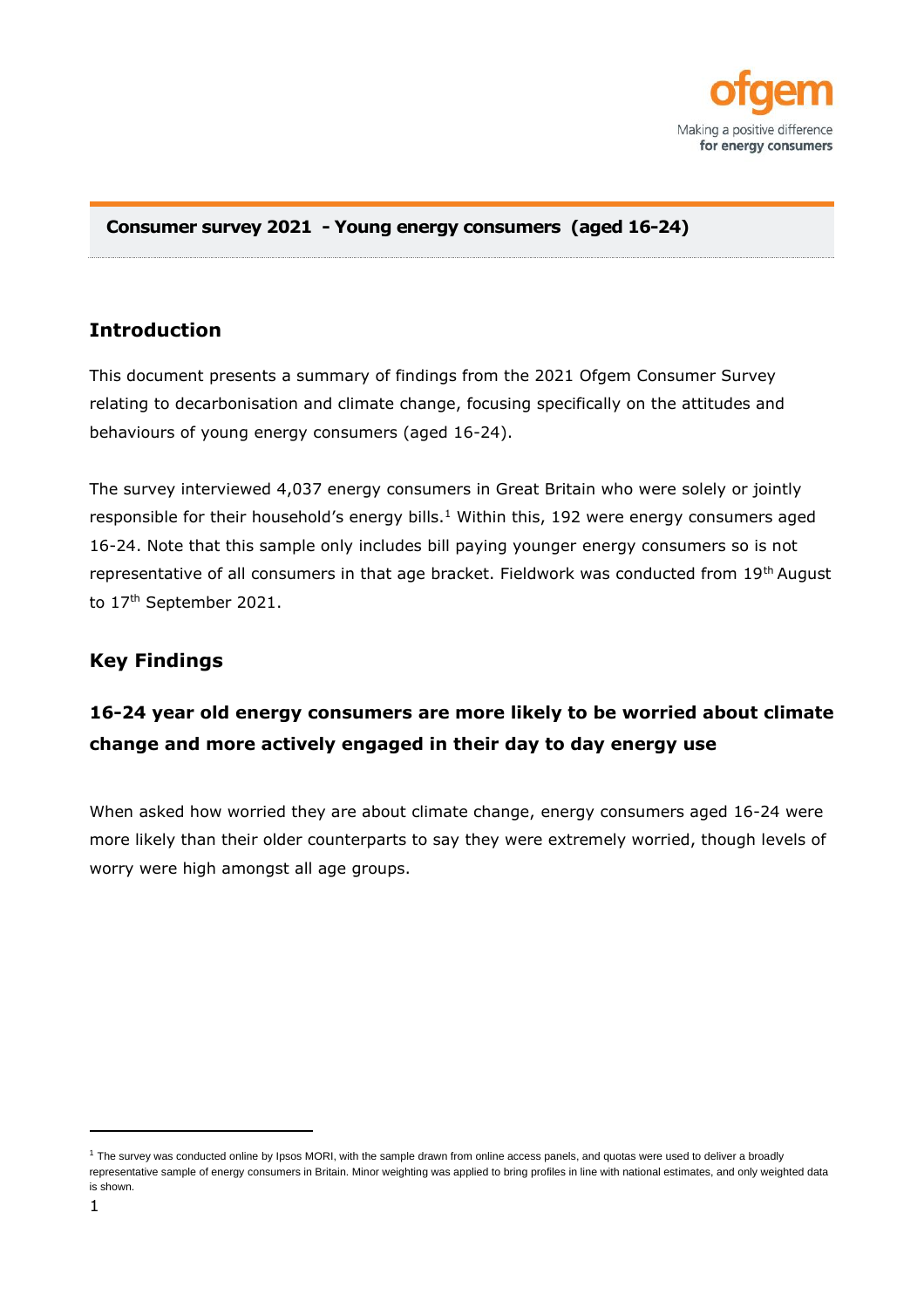



#### *Figure 1: Energy consumers' concerns about climate change by age*

16-24 year old energy consumers' level of understanding of how much energy they use at home, and of concern about their home energy usage was similar to their older counterparts, but they were more likely to be active in monitoring their home energy use (49% of 16-24 year olds said they do this always / most of the time, vs 36% of those aged 25+). This may be linked to the fact that they are more likely to have a smart meter at home (61% vs 49% of

those aged  $25+$ ).

## **Ownership of low carbon/smart technology is higher among young energy consumers**

Energy consumers aged 16-24 were more likely than their older counterparts to have low carbon and smart technologies in their home. 42% of 16-24 year olds said they have at least one of the following in their home - an electric vehicle, Solar PV, smart appliances / heating controls or a heat pump, compared to 24% of those aged 25+.

A quarter (26%) of 16-24 year old energy consumers said their household has any smart appliance or heating (e.g. smart washing machine, smart lights, smart heating controls), compared with 17% of those aged 25+.